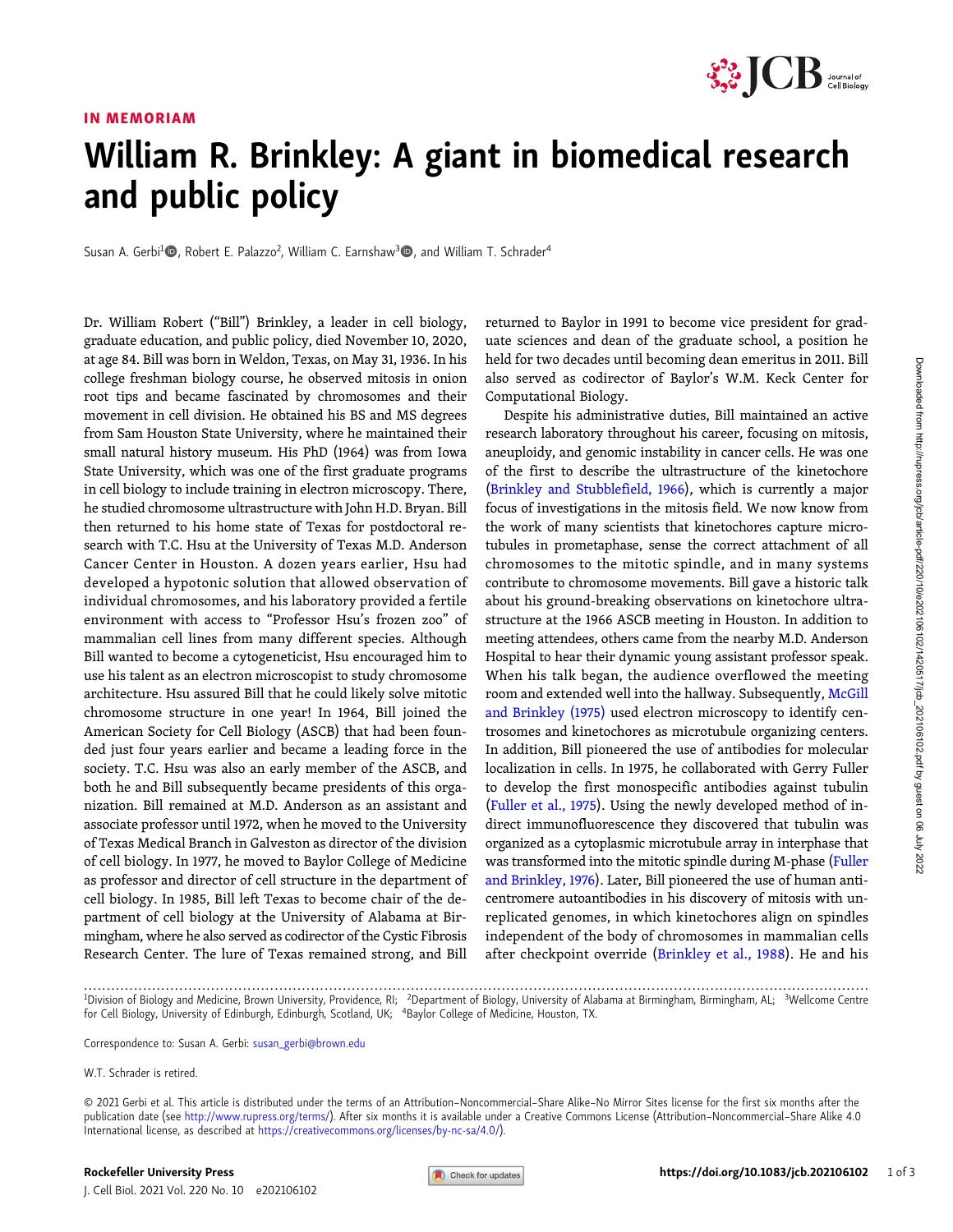

Photo from [Brinkley, 2014](#page-2-0).

collaborators also used these antibodies to reveal a repeat substructure of the kinetochore ([Zinkowski et al., 1991](#page-2-0)) and to show that centromeres remain condensed in interphase nuclei [\(He and Brinkley, 1996](#page-2-0)). For these studies and many others during the course of his career, Bill received several honors and awards, including a National Institutes of Health (NIH) MERIT award. In 1999, Bill was elected to the Institute of Medicine (now the National Academy of Medicine). A meeting sponsored by the Federation of American Societies for Experimental Biology (FASEB), the "Brinkley-Fest of Mitosis," was held in 2007 to honor Bill's contributions to the field. In 2014, he was awarded the E.B. Wilson medal, the highest scientific award from the ASCB, to recognize his far-reaching contributions to cell biology over a lifetime in science.

Bill served the scientific community in many ways. He was elected president of ASCB (1979–1980), president of the International Federation for Cell Biology (1980–1984), and president of the Academy of Medicine, Engineering and Science of Texas in 2012. Bill's activities also benefitted cell biology around the world. At Keith Porter's request, he served as chair of the first International Congress on Cell Biology in Boston (1976), and subsequently, he was the secretary-general of the sixth International Congress for Cell Biology (1994). He was proud editorin-chief of Cell Motility and the Cytoskeleton and was on the editorial board of many other journals, including Journal of Cell Biology and Cell. He served the NIH in a number of capacities as grant reviewer and member of several advisory boards. Bill's activities had a significant impact on graduate education, extending well beyond his role at Baylor. He was the founder and chair (1993–1995) of the Association of American Medical Colleges Graduate Research Education and Training Group, whose annual meetings provide the only forum for national discussions about biomedical graduate education.

Bill's insight and passion for public policy led him to become one of the most effective advocates of his time for the scientific profession. His commitment was exemplified by a commencement address he gave at the University of Texas (Houston) in

May 2003. Entitled "The Duty of Citizenship in the Profession of Science," in his remarks he said:

"My message to you is not just about being good scientists, but also about being very good citizens of science!...I hope to convince you that the task of good citizenship in science is too important to abdicate the responsibility to less qualified and less interested individuals...Today, more than ever, scientists have a need and obligation to engage themselves in the political process that affects the future of biomedical research, healthcare delivery, and indeed, all of science and medicine. In other words, each of you, as a scientist, owes a direct duty to the public. The spirit of inquiry behind science is not selfsustaining. It is a privilege to be engaged in scientific research, and that privilege is purchased, primarily, by taxpayers' dollars…Citizen scientists have another critical role to play: We must shape the public discourse that determines science policy. Without careful scrutiny and constant vigilance, your ability to carry out independent, investigator-initiated research might be jeopardized by capricious government policies—policies that not only burden or impede freedom of investigation but may actually criminalize the pursuit of cutting-edge research. Hotly disputed issues include stem cell research and the ability to carry out somatic cell nuclear transfer to produce human stem cells; the use of animals in research; and the use of human subjects in research, to name but a few."

Through his devotion to the scientific community, Bill set an example par excellence of the "citizen scientist." Recognizing the importance of scientists speaking to their congressional representatives, in 1981 Bill founded the ASCB Legislative Alert Committee, the first nationwide science advocacy group. He recruited scientists in each of the 435 congressional districts and set up a nationwide telephone network. FASEB followed suit, creating a similar instrument for the voice of its over 130,000 scientist members. Soon after the establishment of the ASCB Public Policy Committee, Bill served as its chair (1990–1992). Bill's humble and sincere demeanor made him an effective spokesperson when interacting with Congress on behalf of biomedical research. In recognition that professional guidance from an experienced lobbyist would be very helpful, Bill chaired a search committee that hired former Congressman Peter Kyros to serve as the ASCB congressional education liaison to help develop a plan for targeted advocacy for the NIH and National Science Foundation (NSF). This was a controversial decision, as some ASCB members felt that lobbying was a dirty business. However, Bill's insight proved correct. Kyros recommended a strategy that led to the formation of the nation's first Congressional Caucus on Biomedical Research, an effective bipartisan body of the U.S. House and Senate members that helps to support our country's biomedical research enterprise. Bill organized one of the first presentations to this caucus entitled "Cloning of the Cystic Fibrosis Gene: An American Success Story in Biomedical Research." This format continues today in an effort to keep Congress informed of the relevance and exciting progress being made in biomedical science. In addition, Bill was among the founders of the Joint Steering Committee (now the Coalition for Life Sciences), where several scientific societies joined forces to oversee the advocacy efforts of Kyros.